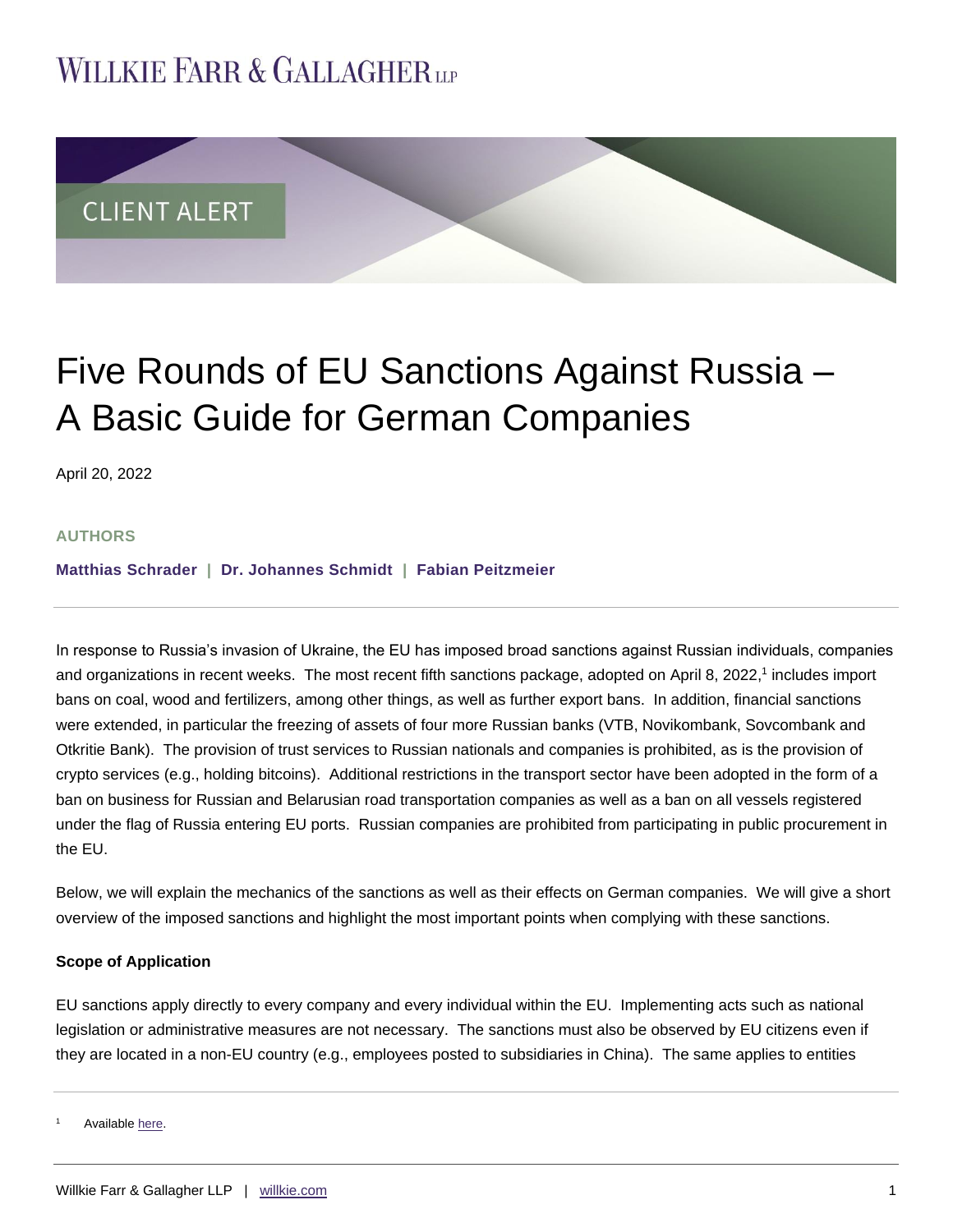established or registered under the law of a member state and operating in a non-EU country. Non-EU companies fall within the scope of the sanctions regulations only with regard to business conducted in the EU.

#### **Mechanics of Financial Sanctions**

The EU has published a continuously supplemented list of individuals (e.g., Russian politicians, oligarchs and highranking military personnel) and entities that are subject to so-called financial sanctions. These financial sanctions aim to prevent sanctioned individuals and companies from accessing funds and other economic resources. Assets of the sanctioned individuals or companies are frozen ("asset freeze"). At the same time, it is prohibited to make available funds and other economic resources to them ("prohibition of provision").

Financial sanctions are most effective in the financial sector where they directly affect payment transactions. As EU banks are no longer allowed to dispose of assets of sanctioned individuals, the sanctioned individuals are prevented from withdrawing the funds held in their accounts and using them to make payments. As a result, business dealings with these individuals is made much more difficult, if not impossible, increasingly isolating them economically.

The financial sanctions are also highly relevant to German companies outside the banking sector: making payments to sanctioned individuals is prohibited. Exceptions exist for liabilities predating the imposition of the sanctions if the payment is made to an account that has been frozen by the banks. Receiving payments from a sanctioned person requires official authorization, which is only granted for liabilities predating the sanctions or in the context of the satisfaction of the individual's basic needs.

Circumventing the sanctions is prohibited. As such, business with sanctioned persons may not simply be transferred to subsidiaries in non-EU countries. German companies should refrain from implementing "creative solutions" even if their business is affected by the sanctions.

#### **Spotlight: Business with Subsidiaries of Sanctioned Individuals / Entities**

Very relevant in practice, but not yet fully settled within the EU, is the question of whether financial sanctions also apply to companies that are owned or controlled by sanctioned individuals or entities. The Council of the European Union<sup>2</sup> and the EU Commission<sup>3</sup> advocate a risk-based approach when it comes to making available funds or economic resources to these persons. Pursuant to this approach there is a presumption that funds and economic resources made available to an entity owned or controlled by a sanctioned person are indirectly made available to the sanctioned person. Therefore,

Guidelines on implementation and evaluation of restrictive measures, para. 55d (available [here\);](https://data.consilium.europa.eu/doc/document/ST-5664-2018-INIT/en/pdf) Best practices for the effective implementation of restrictive measures, para. 66 (available [here\)](https://data.consilium.europa.eu/doc/document/ST-8519-2018-INIT/en/pdf).

<sup>&</sup>lt;sup>3</sup> Commission Opinion of 19.6.2020 on Article 2 of Council Regulation (EU) No 269/2014 (availabl[e here\)](https://ec.europa.eu/info/sites/default/files/200619-opinion-financial-sanctions_en.pdf); Commission Opinion of 8.6.2021 on Article 2(2) of Council Regulation (EU) No 269/2014 (available [here\)](https://ec.europa.eu/info/sites/default/files/business_economy_euro/banking_and_finance/documents/210608-ukraine-opinion_en_0.pdf).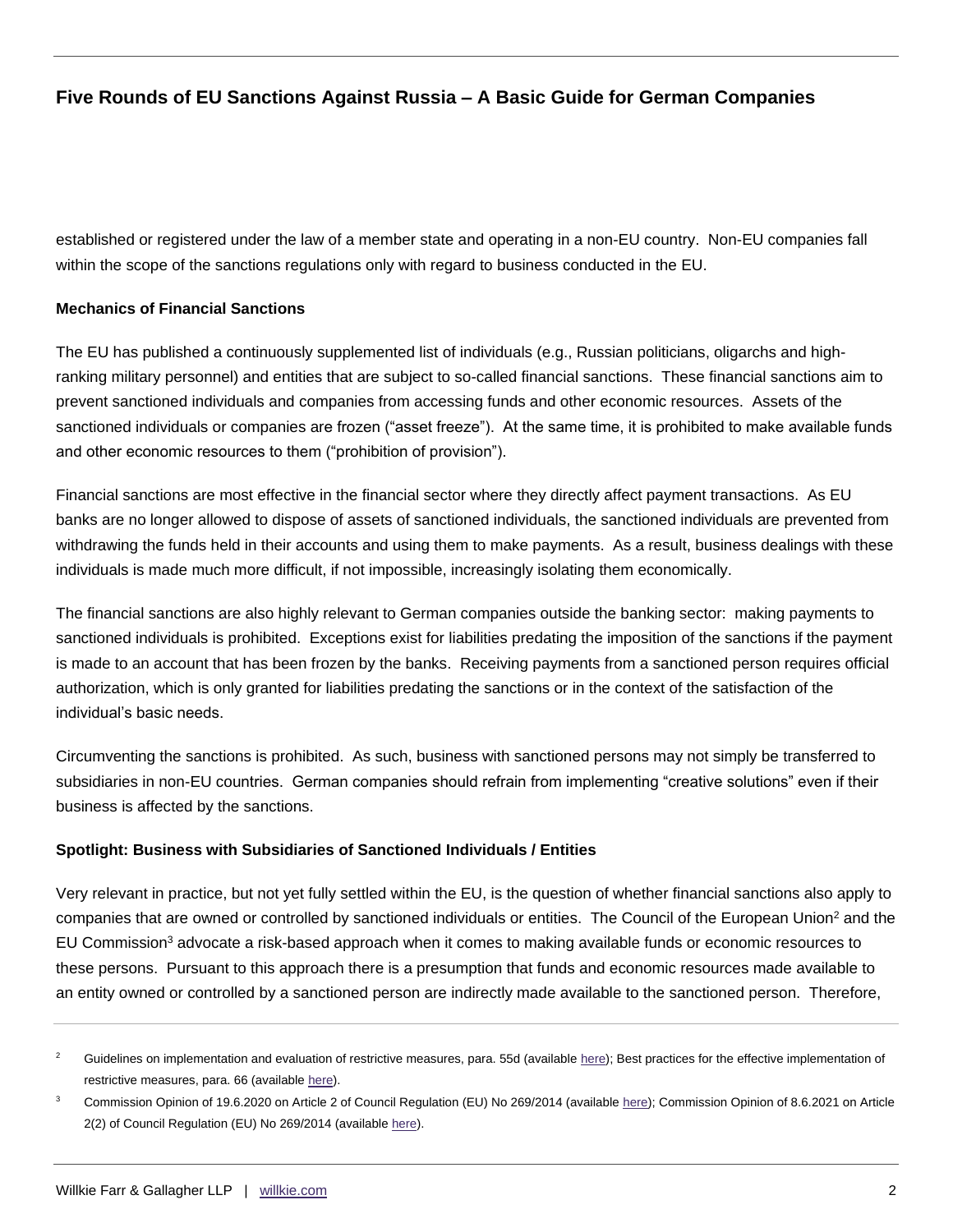the default is that those transactions are prohibited. However, this presumption can be rebutted if, on a case-by-case basis, taking into account all known facts, there is no indication that the funds or economic resources concerned will be used by or be for the benefit of that sanctioned individual or entity. The distribution of profits generated from a transaction by the subsidiary to the sanctioned person is not considered to constitute an indirect provision of funds or economic resources to the sanctioned person.

According to the EU Commission, the same principle should also apply to asset freezes.<sup>4</sup> The German Central Bank (*Deutsche Bundesbank*), on the other hand, continues to advocate the so-called "listing principle,"<sup>5</sup> highlighting the targeted character of the financial sanctions that, in principle, should only apply to the specifically listed individual or entity. The rules on asset freezes thus do not apply to non-listed subsidiaries of sanctioned individuals or entities, unless there are concrete indications that the funds or economic resources are being made available to the sanctioned person.

Dealings with subsidiaries of sanctioned individuals or entities are thus subject to considerable legal uncertainty, as the relevant regulations may be interpreted differently by the EU Commission and the authorities in the member states. As a precautionary measure, any transactions with those subsidiaries should be cleared with the authorities.

#### **Trade Restrictions**

Trade restrictions are primarily bans on certain goods and services or even entire industries. In addition, there are transaction bans with certain key companies and institutions.

The EU's current export restrictions against Russia are broad and include export bans on goods in the following sectors, among others: arms and military equipment, dual-use goods, aerospace, oil & gas exploration, high tech and luxury goods. With the fifth sanctions package, further categories of goods have been added, such as certain machinery, chemicals, plastic products, wood and paper. Since the product categories are numerous, it is essential to carefully check the products concerned by a transaction against the lists published by the EU. The export restrictions also cover the provision of related services, such as financial services (e.g., the financing of a sanctioned good) or the provision of maintenance and repair services. There are extensive exceptions for contracts predating the export ban. New exports may be authorized in specific circumstances.

Import bans apply to iron and steel products, coal, fertilizers, wood, glassware and many other specifically defined products. Again, there are comprehensive lists specifying all goods subject to an import ban.

Commission Opinion of 19.6.2020 on Article 2 of Council Regulation (EU) No 269/2014 (availabl[e here\)](https://ec.europa.eu/info/sites/default/files/business_economy_euro/banking_and_finance/documents/200619-opinion-financial-sanctions_de.pdf); Communication from the Commission -Guidelines for Member States on Foreign Direct Investment from Russia and Belarus in light of the military aggression against Ukraine and the restrictive measures set out in the recent Council Regulations on sanctions (available [here\).](https://eur-lex.europa.eu/legal-content/EN/TXT/HTML/?uri=OJ:C:2022:151I:FULL&from=EN)

<sup>5</sup> [https://www.bundesbank.de/de/service/finanzsanktionen/aktueller-hinweis-wegen-der-listung-der-vtb-bank-889068.](https://www.bundesbank.de/de/service/finanzsanktionen/aktueller-hinweis-wegen-der-listung-der-vtb-bank-889068)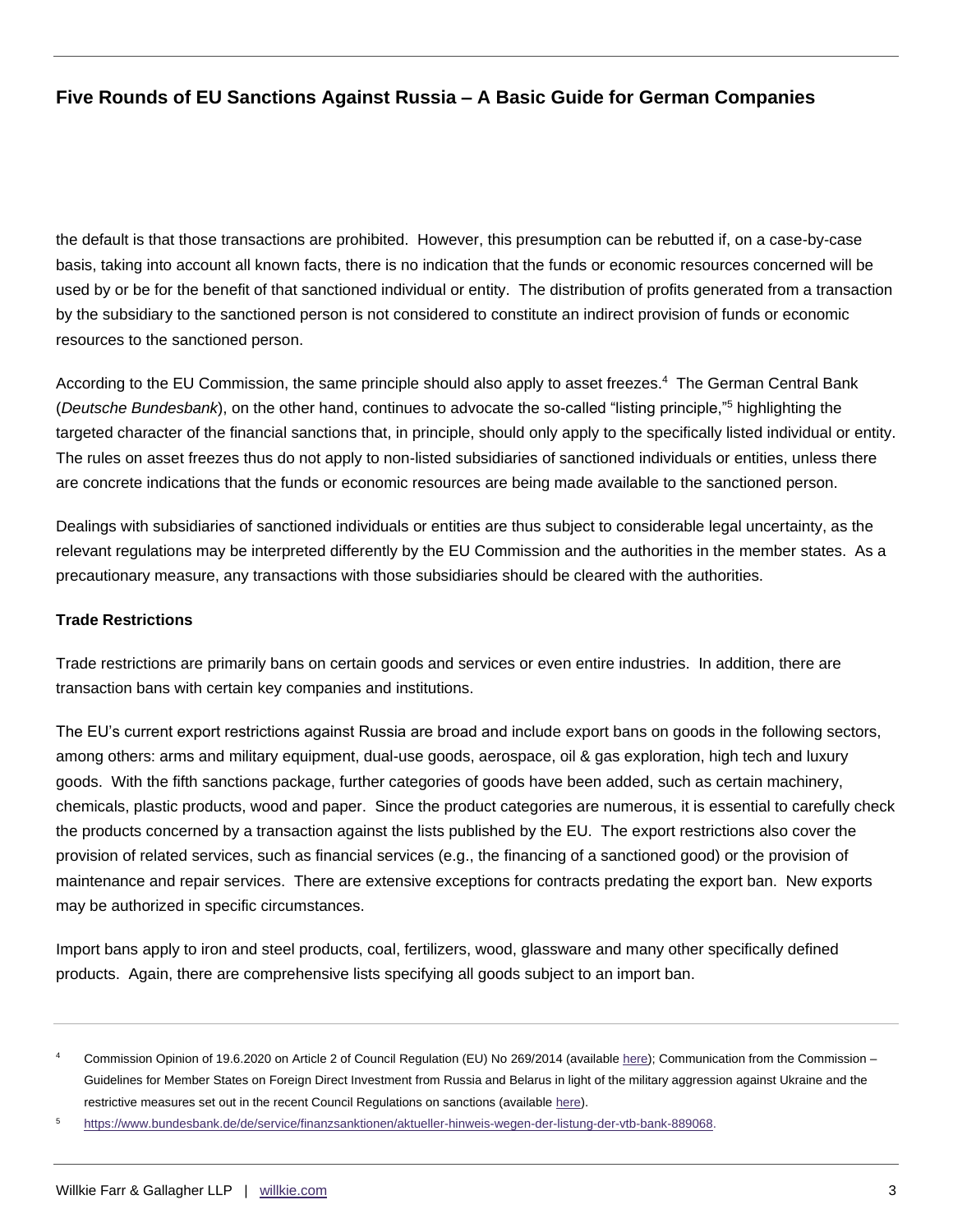The capital markets and financial sector are also subject to comprehensive restrictions. For example, trading in securities and money market instruments is prohibited if the securities or instruments were issued by the Russian state or its central bank, certain Russian banks or companies. Securities denominated in euros may not be sold to Russian citizens or companies. In addition, investment bans apply in the energy sector. Banknotes in the currency of an EU member state may not be exported to Russia except for personal purposes while travelling. This prohibition is no longer limited to euro denominated banknotes.

There is a general prohibition on directly or indirectly engaging in any transaction with certain Russian state-owned companies such as Rosneft, Transneft and Gazprom. Exempt are transactions which are strictly necessary for the purchase, import or transport of fossil fuels, in particular coal, oil and natural gas, as well as titanium, aluminum, copper, nickel, palladium and iron ore. The ban also extends to transactions with subsidiaries outside the EU and to companies outside the group that act on behalf of or on the instructions of the state-owned companies subject to the transaction ban. The German Federal Ministry of Economic Affairs and Climate Action is of the opinion that the ban does not extend to subsidiaries within the EU.<sup>6</sup> It is currently unclear whether this interpretation of the EU regulation will also be applied in other member states.

The sanctions regulations are being amended and expanded with high frequency. German companies should therefore closely follow current developments in order to comply with the evolving sanctions.

#### **Enforcement of Sanctions and Penalties for Violations**

Member states are responsible for the enforcement of the EU sanctions. The relevant authorities in Germany are the German Central Bank (for funds, financial resources and financial assistance) and the German Federal Office of Economics and Export Control (*Bundesamt für Wirtschaft und Ausfuhrkontrolle, BAFA*) (for goods, economic resources, technical assistance, intermediary services, services and investments).

In addition to authorizing transactions, the authorities may issue so-called "zero notices" upon request in the event of legal uncertainty. A "zero notice" confirms that a certain good is not subject to export restrictions. In light of the significant consequences of sanctions violations for the company and the acting individuals, "zero notices" should be obtained in each case of doubt.

Under German law, intentional violations of EU sanctions constitute criminal offenses, while negligent infringements are qualified as administrative offenses. Individuals (e.g., the managing director of a company authorizing a prohibited export to Russia) may be punished with imprisonment up to five years, up to 10 years in the case of an export of weapons and military equipment. Administrative offenses can be punished with a fine of up to EUR 500,000.00.

<sup>6</sup> [https://www.bmwi.de/Redaktion/DE/FAQ/Sanktionen-Russland/faq-russland-sanktionen.html.](https://www.bmwi.de/Redaktion/DE/FAQ/Sanktionen-Russland/faq-russland-sanktionen.html)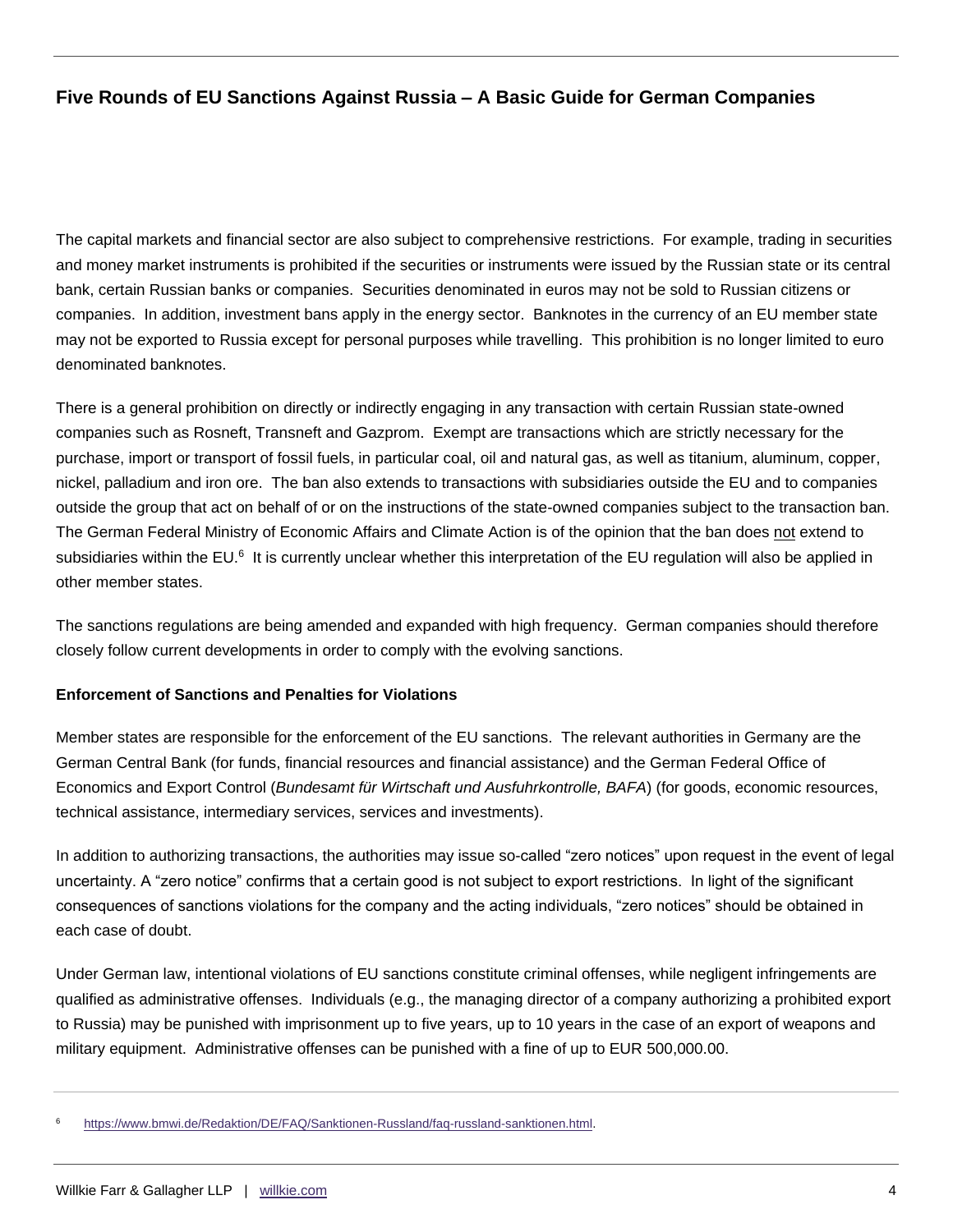If the individual has acted in a managerial function for a company, the company may face significantly higher fines and a confiscation of the proceeds from the transaction (e.g., the purchase price paid for the sanctioned goods). The failure to maintain an adequate compliance system that could have prevented sanctions violations in itself constitutes an administrative offense triggering substantial fines.

All companies should therefore carry out an adequate risk analysis when doing business with Russia. With regard to personal financial sanctions, it is advisable to use specialized KYC software that identifies the beneficial owners of the business partner. Most software products automatically run the results against the various international sanctions lists.

#### **Comparison with the Sanctions Imposed by the US and UK**

In addition to EU sanctions, companies in Germany and other EU member states should check whether they or their employees are also subject to other sanctions regimes. While there is a degree of coordination between the EU, the UK and the US, the sanctions are not entirely aligned. A business transaction that is allowed under EU sanctions could be prohibited under the US or UK regime. More detailed information, in particular on sanctions imposed by the US and the UK, can be found in [Willkie's Compliance Concourse.](https://complianceconcourse.willkie.com/resources/topics/sanctions-us) You will find in-depth analyses of current developments [here.](https://complianceconcourse.willkie.com/articles)

We list the most significant differences between the US and UK sanctions and the EU sanctions regime below:

#### UK

The UK sanctions regime is similar to that of the EU. Although the lists of sanctioned individuals and entities correspond to a large extent, there are differences and the UK's list is published independently of the EU. In practice, however, the interpretation of the relevant regulations is much stricter in the UK, expanding the scope of prohibited transactions. As an example, in the UK financial sanctions extend automatically to subsidiaries owned or controlled by sanctioned individuals or entities. In addition, the prohibition of circumvention tends to be interpreted more broadly, in particular in circumstances where an act can be seen as encouraging, assisting or otherwise facilitating a breach of sanctions by another person.

In the financial sector and with respect to payment transactions, UK sanctions are significantly more comprehensive than their EU counterparts. Banks in the UK are generally prohibited from processing sterling transactions if there is a suspicion that a sanctioned person is participating in any way in the transaction or the underlying chain of payments.

#### US

The US has also imposed sweeping sanctions and trade restrictions against Russia. The primary sanctions, which are directed at US citizens and companies, are essentially comparable to the EU sanctions except that the investment and trade restrictions in particular go much further than the EU sanctions. Like the UK, the US sanctions regime prohibits a